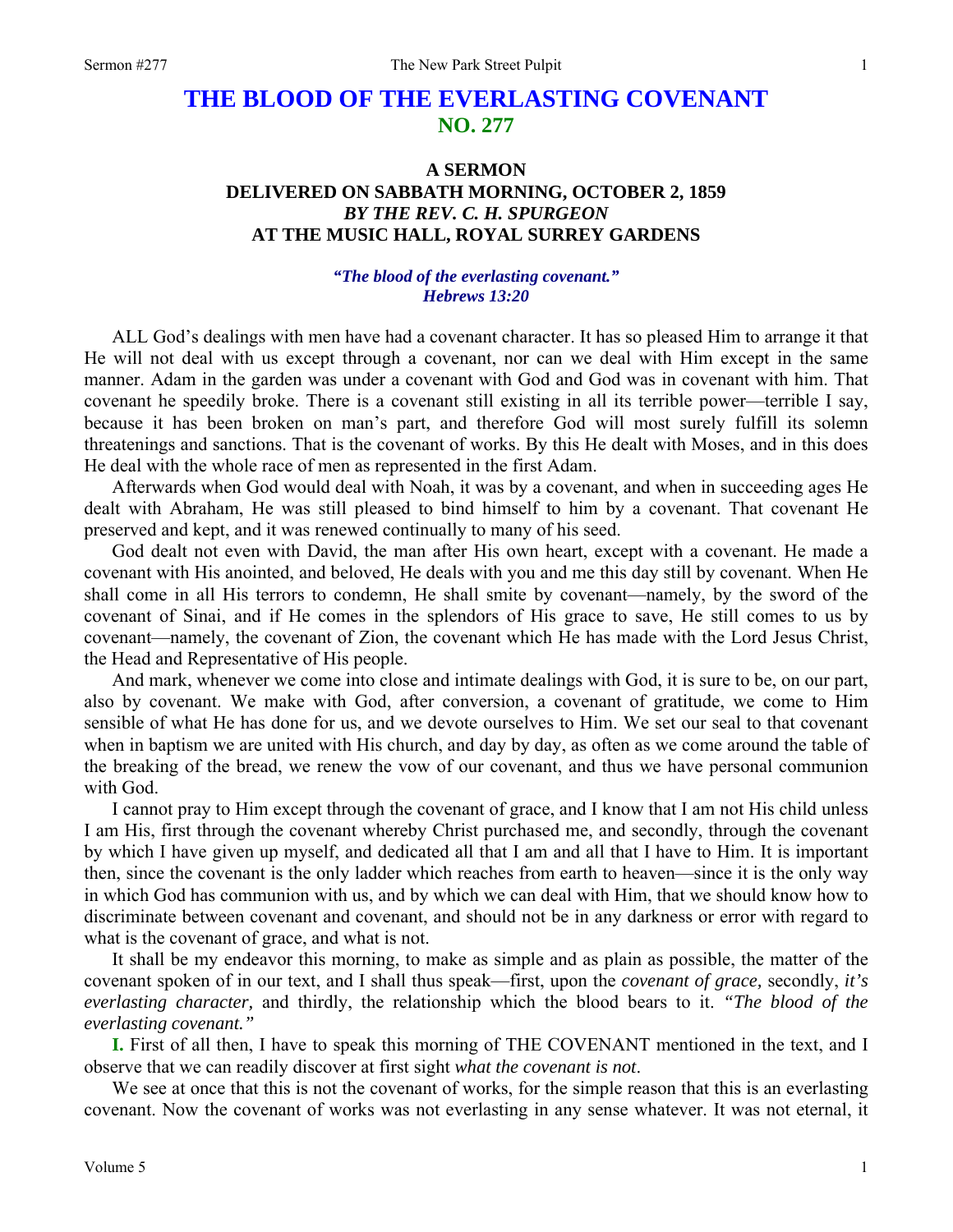was first made in the garden of Eden. It had a beginning, it has been broken, it will be violated continually, and will soon be wound up and pass away, therefore it is not everlasting in any sense.

The covenant of works cannot bear an everlasting title, but as the one in my text is an everlasting covenant, therefore it is not the covenant of works. God made a covenant first of all with the human race, which ran in this wise, "If thou, O man, will be obedient, thou shalt live and be happy, but if thou wilt be disobedient, thou shalt perish. In the day that thou disobeyest me thou shalt die."

That covenant was made with all of us in the person of our representative, the first Adam. If Adam had kept that covenant, we believe we should every one of us, have been preserved. But inasmuch as he broke the covenant, you and I, and all of us, fell down and were considered henceforth as the heirs of wrath, as inheritors of sin, as prone to every evil and subject to every misery. That covenant has passed away with regard to God's people, it has been put away through the new and better covenant which has utterly and entirely eclipsed it by its gracious glory.

Again, I may remark that the covenant here meant is not the covenant of gratitude which is made between the loving child of God and his Savior. Such a covenant is very right and proper. I trust all of us who know the Savior have said in our very hearts—

## *"'Tis done! the great transaction's done; I am my Lord's, and he is mine."*

We have given up everything to Him. But that covenant is not the one in the text, for the simple reason that the covenant in our text is an everlasting one. Now ours was only written out some few years ago. It would have been despised by us in the earlier parts of our life and cannot at the very utmost be as old as ourselves.

Having thus readily shown what this covenant is not, I may observe *what this covenant is*. And here it will be necessary for me to subdivide this head again, and to speak of it thus, to understand a covenant you must know who are the contracting parties, secondly, what are the stipulations of the contract, thirdly, what are the objects of it, and then, if you would go still deeper, you must understand something of the motives which lead the contracting parties to form the covenant between themselves.

**1.** Now, in this covenant of grace, we must first of all observe *the high contracting parties* between whom it was made. The covenant of grace was made before the foundation of the world between God the Father, and God the Son, or to put it in a yet more Scriptural light, it was made mutually between the three divine persons of the adorable Trinity.

This covenant was not made mutually between God and man. Man did not at that time exist, but Christ stood in the covenant as man's representative. In that sense we will allow that it was a covenant between God and man, but not a covenant between God and any man personally and individually. It was a covenant between God with Christ, and through Christ indirectly with all the blood-bought seed who were loved of Christ from before the foundation of the world.

It is a noble and glorious thought, the very poetry of that old Calvinistic doctrine which we teach, that long ere the daystar knew its place, before God had spoken existence out of nothing, before angel's wings had stirred the unnavigated ether, before a solitary song had distributed the solemnity of the silence in which God reigned supreme, He had entered into solemn council with Himself, with His Son, and with His Spirit and had in that council decreed, determined, proposed, and predestinated the salvation of His people. He had, moreover, in the covenant arranged the ways and means, and fixed and settled everything which should work together for the effecting of the purpose and the decree.

My soul flies back now, winged by imagination and by faith, and looks into that mysterious council chamber, and by faith I behold the Father pledging Himself to the Son, and the Son pledging Himself to the Father, while the Spirit gives His pledge to both, and thus that divine compact, long to be hidden in darkness, is completed and settled—the covenant which in these latter days has been read in the light of heaven, and has become the joy, and hope, and boast of all the saints.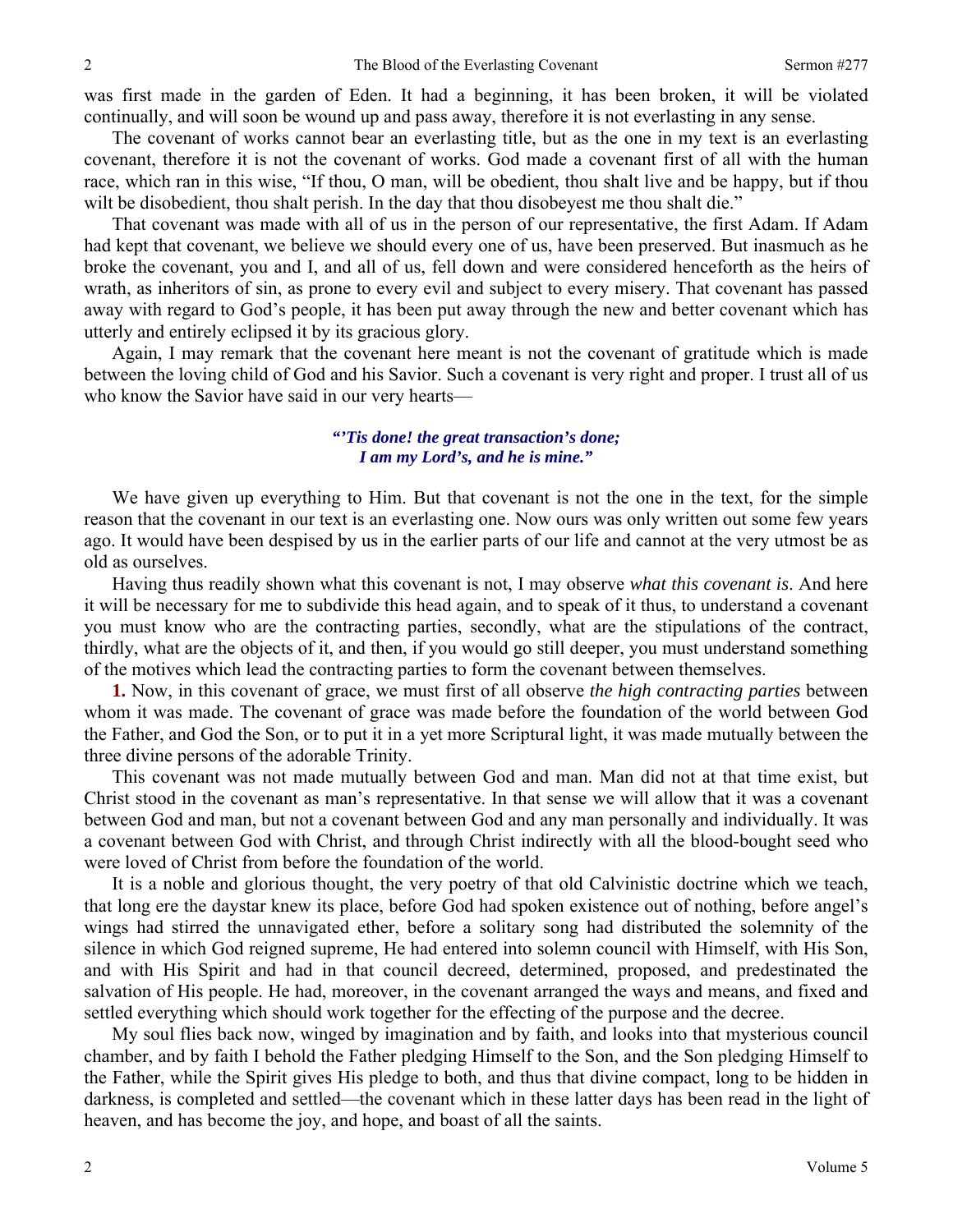**2.** And now, what were *the stipulations of this covenant?* They were somewhat in this wise. God had foreseen that man after creation, would break the covenant of works, that however mild and gentle the tenure upon which Adam had possession of paradise, yet that tenure would be too severe for him, and he would be sure to kick against it, and ruin himself. God had also foreseen that His elect ones, whom He had chosen out of the rest of mankind would fall by the sin of Adam, since they, as well as the rest of mankind, were represented in Adam. The covenant therefore had for its end the restoration of the chosen people.

And now we may readily understand what were the stipulations. On the Father's part, thus runs the covenant. I cannot tell you it in the glorious celestial tongue in which it was written, I am fain to bring it down to the speech which suits the ear of flesh, and to the heart of the mortal.

Thus, I say, run the covenant, in words like these, "I, the Most High JEHOVAH, do hereby give unto My only begotten and well-beloved Son, a people, countless beyond the number of stars, who shall be by Him washed from sin, by Him preserved, and kept, and led, and by Him, at last, presented before My throne, without spot, or wrinkle, or any such thing. I covenant by oath and swear by Myself, because I can swear by no greater, that these whom I now give to Christ shall be forever the objects of My eternal love. Them I will forgive through the merit of His blood. To these will I give a perfect righteousness, these will I adopt and make My sons and daughters, and these shall reign with Me through Christ eternally."

Thus run that glorious side of the everlasting covenant.

The Holy Spirit also, as one of the high contracting parties on this side of the covenant, gave His declaration, "I hereby covenant," saith He, "that all whom the Father giveth to the Son, I will in due time quicken. I will show them their need of redemption, I will cut off from them all groundless hope, and destroy their refuges of lies. I will bring them to the blood of sprinkling, I will give them faith whereby this blood shall be applied to them, I will work in them every grace, I will keep their faith alive, I will cleanse them and drive out all depravity from them, and they shall be presented at last spotless and faultless." This was the one side of the covenant, which is at this very day being fulfilled and scrupulously kept.

As for the other side of the covenant that was the part of it, engaged and covenanted by Christ, He thus declared and covenanted with His Father, "My Father, on My part I covenant that in the fullness of time I will become man. I will take upon Myself the form and nature of the fallen race. I will live in their wretched world, and for My people I will keep the law perfectly. I will work out a spotless righteousness which shall be acceptable to the demands of Your just and holy law. In due time I will bear the sins of all My people. You shall exact their debts on Me, the chastisement of their peace I will endure, and by My stripes they shall be healed. My Father, I covenant and promise that I will be obedient unto death, even the death of the cross. I will magnify Your law, and make it honorable. I will suffer all they ought to have suffered. I will endure the curse of Your law and all the vials of Your wrath shall be emptied and spent upon My head. I will then rise again, I will ascend into heaven, I will intercede for them at Your right hand, and I will make Myself responsible for every one of them, that not one of those whom You have given Me shall ever be lost, but I will bring all My sheep of whom, by My blood, You have constituted Me the Shepherd—I will bring every one safe to You at last."

Thus ran the covenant, and now, I think, you have a clear idea of what it was and how it stands—the covenant between God and Christ, between God the Father and God the Spirit, and God the Son as the covenant Head and Representative of all God's elect.

I have told you, as briefly as I *could,* what were the stipulations of it. You will please remark, my dear friends, that the covenant is, on one side, perfectly fulfilled. God the Son has paid the debts of all the elect. He has, for us men and for our redemption, suffered the whole of wrath divine. Nothing remaineth now on this side of the question except that He shall continue to intercede, that He may safely bring all His redeemed to glory.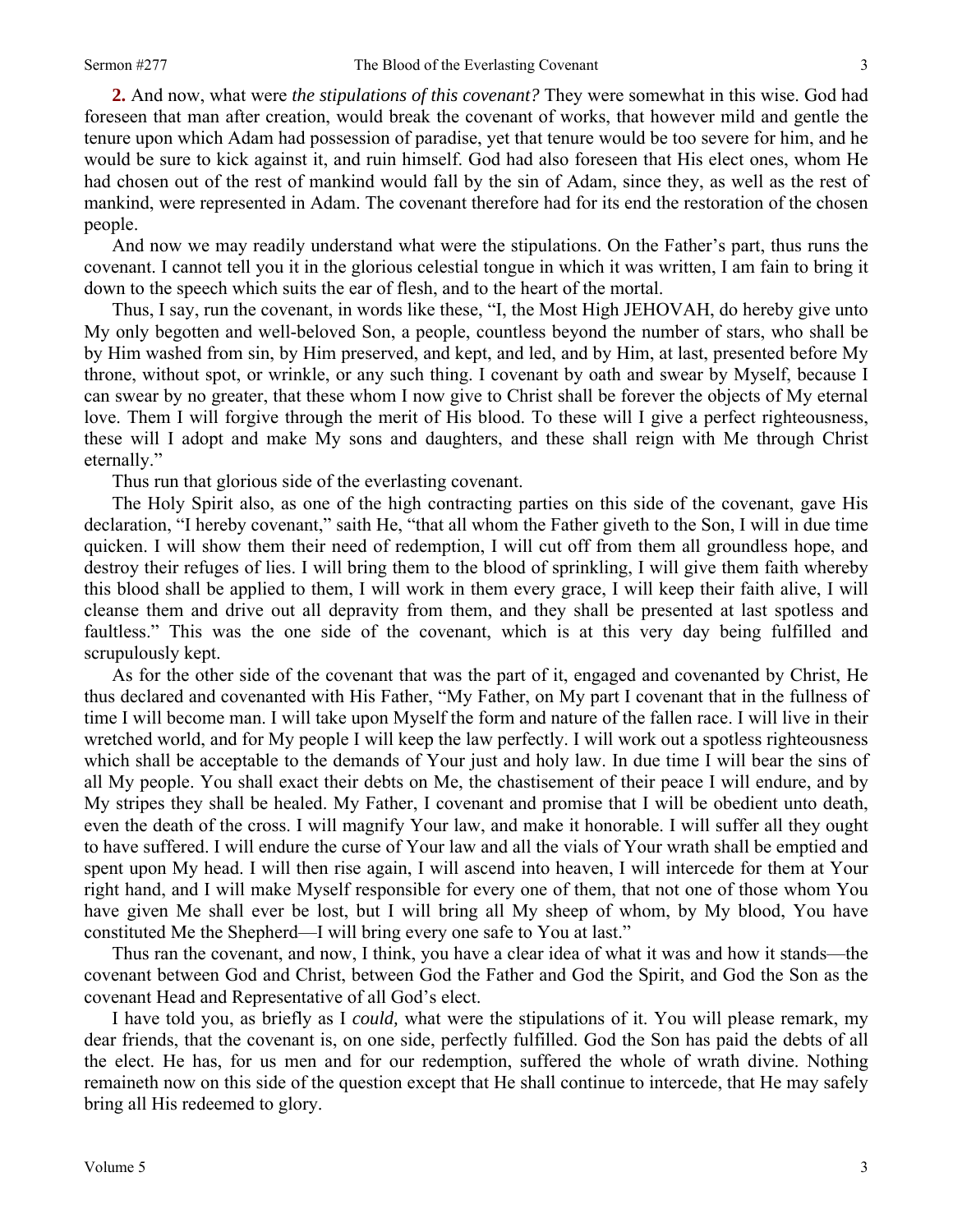On the side of the Father, this part of the covenant has been fulfilled to countless myriads. God the Father and God the Spirit have not been behindhand in their divine contract. And mark you, this side shall be as fully and as completely finished and carried out as the other. Christ can say of what He promised to do, "It is finished!" And the like shall be said by all the glorious covenanters.

All for whom Christ died shall be pardoned, all justified, all adopted. The Spirit shall quicken them all, shall give them all faith, shall bring them all to heaven and they shall, every one of them, without let or hindrance, stand accepted in the Beloved, in the day when the people shall be numbered, and Jesus shall be glorified!

**3.** And now, having seen who were the high contracting parties and what were the terms of the covenant made between them, let us see what were *the objects of this covenant*. Was this covenant made for every man of the race of Adam? Assuredly not, we discover the secret by the visible. That which is in the covenant is to be seen in due time with the eye and to be heard with the ear. I see multitudes of men perishing, continuing wantonly in their wicked ways, rejecting the offer of Christ which is presented to them in the Gospel day after day, treading under foot the blood of the Son of Man, defying the Spirit who strives with them, I see these men going on from bad to worse and at last perishing in their sins. I have not the folly to believe that they have any part in the covenant of grace.

Those who die impenitent, the multitudes who reject the Savior, are clearly proved to have no part and no lot in the sacred covenant of divine grace, for if they were interested in that, there would be certain marks and evidences which would show us this. We should find that in due time in this life they would be brought to repentance, would be washed in the Savior's blood, and would be saved.

The covenant—to come at once straight to the matter, however offensive the doctrine may be—the covenant has relationship to the elect and none besides! Does this offend you? Be you offended even more. What said Christ? "I pray for them: I pray not for the world, but for them which thou hast given me; for they are thine." If Christ prays for none but for His chosen, why should you be angry that you are also taught from the Word of God that in the covenant there was provision made for the like persons, that they might receive eternal life. As many as shall believe, as many as shall trust in Christ, as many as shall persevere unto the end, as many as shall enter into the eternal rest, so many and no more are interested in the covenant of divine grace.

**4.** Furthermore, we have to consider what were the motives of this covenant? Why was the covenant made at all? There was no compulsion or constraint on God. As yet there were no creatures. Even could the creature have an influence on the Creator, there was none existing in the period when the covenant was made. We can look nowhere for God's motive in the covenant except it be in Himself, for of God it could be said literally in that day, "I AM, and there are none beside me."

Why then did He make the covenant? I answer, absolute sovereignty dictated it. But why were certain men the objects of it and why not others? I answer, sovereign grace guided the pen. It was not the merit of man, it was nothing which God foresaw in us that made Him choose many and leave others to go on in their sins. It was nothing in them, it was sovereignty and grace combined that made the divine choice.

If you, my brethren and sisters, have a good hope that you are interested in the covenant of grace, you must sing that song—

> *"What was there in me to merit esteem, Or give the Creator delight? 'Twas even so, Father, I ever must sing, For so it seemed good in Thy sight."*

"He will have mercy on whom He will have mercy," "For it is not of him who willeth, nor of him who runneth, but of God that showeth mercy." His sovereignty elected, and His grace distinguished, and immutability decreed. No motive dictated the election of the individuals, except a motive in Himself of

4

4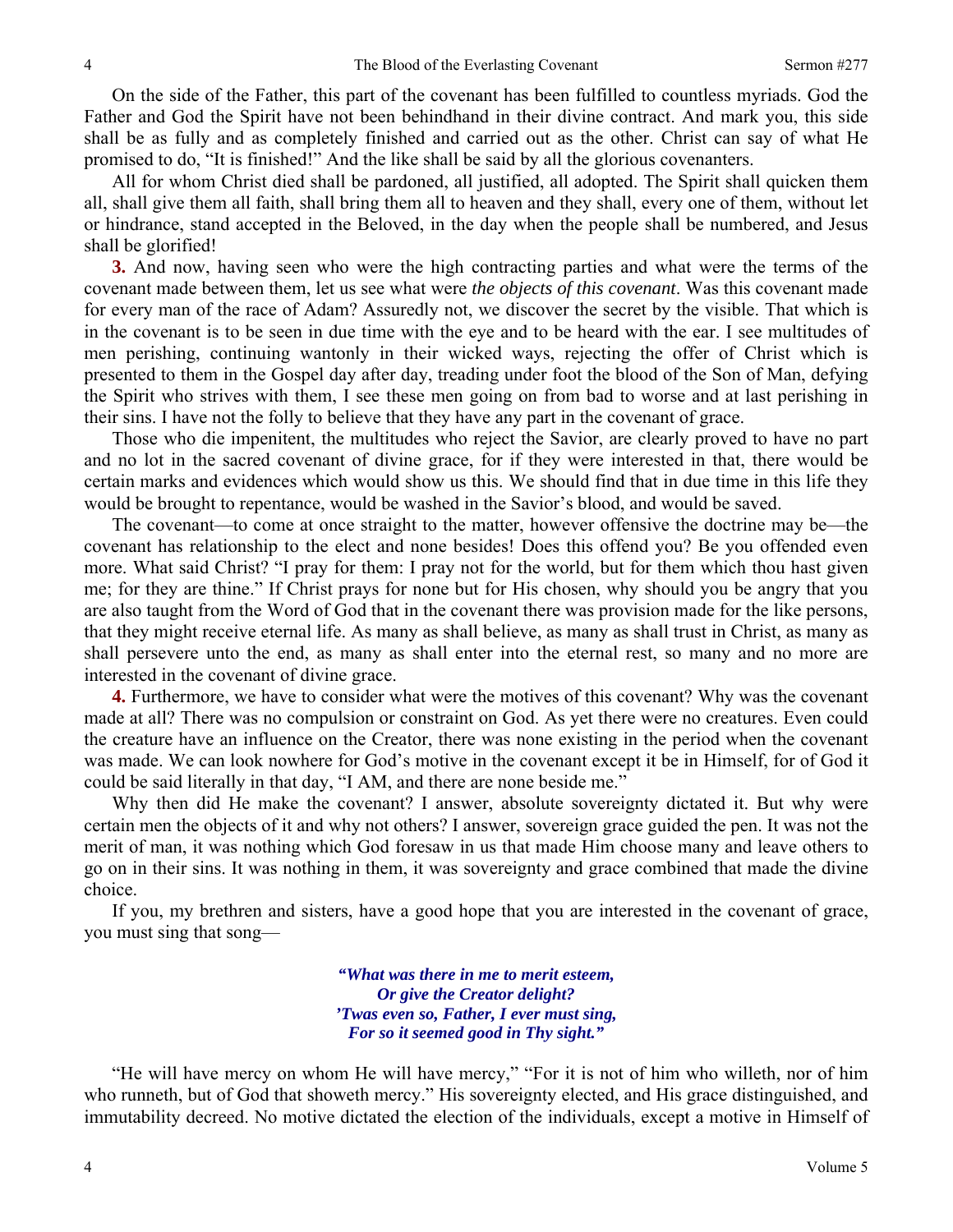5

love and of divine sovereignty. Doubtless, the grand intention of God in making the covenant at all was His own glory, any motive inferior to that would be beneath His dignity. God must find His motives in Himself, He has not to look to moths and worms for motives for His deeds. He is the "I AM."

#### *"He sits on no precarious throne, Nor borrows leave to be."*

He does as He wills in the armies of heaven. Who can stay His hand and say unto Him, "What doest thou?" Shall the clay ask the potter for the motive for his making it into a vessel? Shall the thing formed before its creation dictate to its Creator? No, let God be God, and let man shrink into his native nothingness, and if God exalt him, let him not boast as though God found a reason for the deed in man. He finds His motives in Himself. He is self-contained, and finds nothing beyond nor needs anything from any but Himself. Thus have I, as fully as time permits this morning, discussed the first point concerning the covenant. May the Holy Spirit lead us into this sublime truth.

**II.** But now, in the second place, we come to notice ITS EVERLASTING CHARACTER.

It is called an everlasting covenant. And here you observe at once its *antiquity*. The covenant of grace is the oldest of all things. It is sometimes a subject of great joy to me to think that the covenant of grace is older than the covenant of works. The covenant of works had a beginning, but the covenant of grace had not, and blessed be God the covenant of works has its end, but the covenant of grace shall stand fast when heaven and earth shall pass away.

The antiquity of the covenant of grace demands our grateful attention. It is a truth which tends to elevate the mind. I know of no doctrine more grand than this. It is the very soul and essence of all poetry, and in sitting down and meditating upon it, I do confess my spirit has sometimes been ravished with delight.

Can you conceive the idea that before all things God thought of you? That when as yet He had not made His mountains, He had thought of you, poor puny worm? Before the magnificent constellations began to shine and before the great center of the world had been fixed, and all the mighty planets and many worlds had been made to revolve around it, then had God fixed the center of His covenant, and ordained the number of those lesser stars which should revolve round that blessed center, and derive light therefrom.

Why, when one is taken up with some grand conceptions of the boundless universe, when with the astronomers we fly through space, when we find it without end, and the starry hosts without number, does it not seem marvelous that God should give poor insignificant man the preference beyond even the whole universe besides? Oh, this cannot make us proud, because it is a divine truth, but it must make us feel happy.

Oh believer, you think yourself nothing, but God does not think so of you. Men despise you, but God remembered you before He made anything. The covenant of love which He made with His Son on your behalf is older than the hoary ages, and if you fly back when as yet time had not begun, before those massive rocks that bear the marks of gray old age upon them, had begun to be deposited, He had loved and chosen you, and made a covenant on your behalf. Remember well these ancient things of the eternal hills.

Then again, it is the everlasting covenant from its *sureness*. Nothing is everlasting which is not secure. Man may erect his structures and think they may last forever, but the Tower of Babel has crumbled, and the very Pyramids bear signs of ruin. Nothing which man has made is everlasting, because he cannot ensure it against decay. But as for the covenant of grace, well did David say of it, "It is ordered in all things and sure." It is—

> *"Signed, and sealed, and ratified, In all things ordered well."*

Volume 5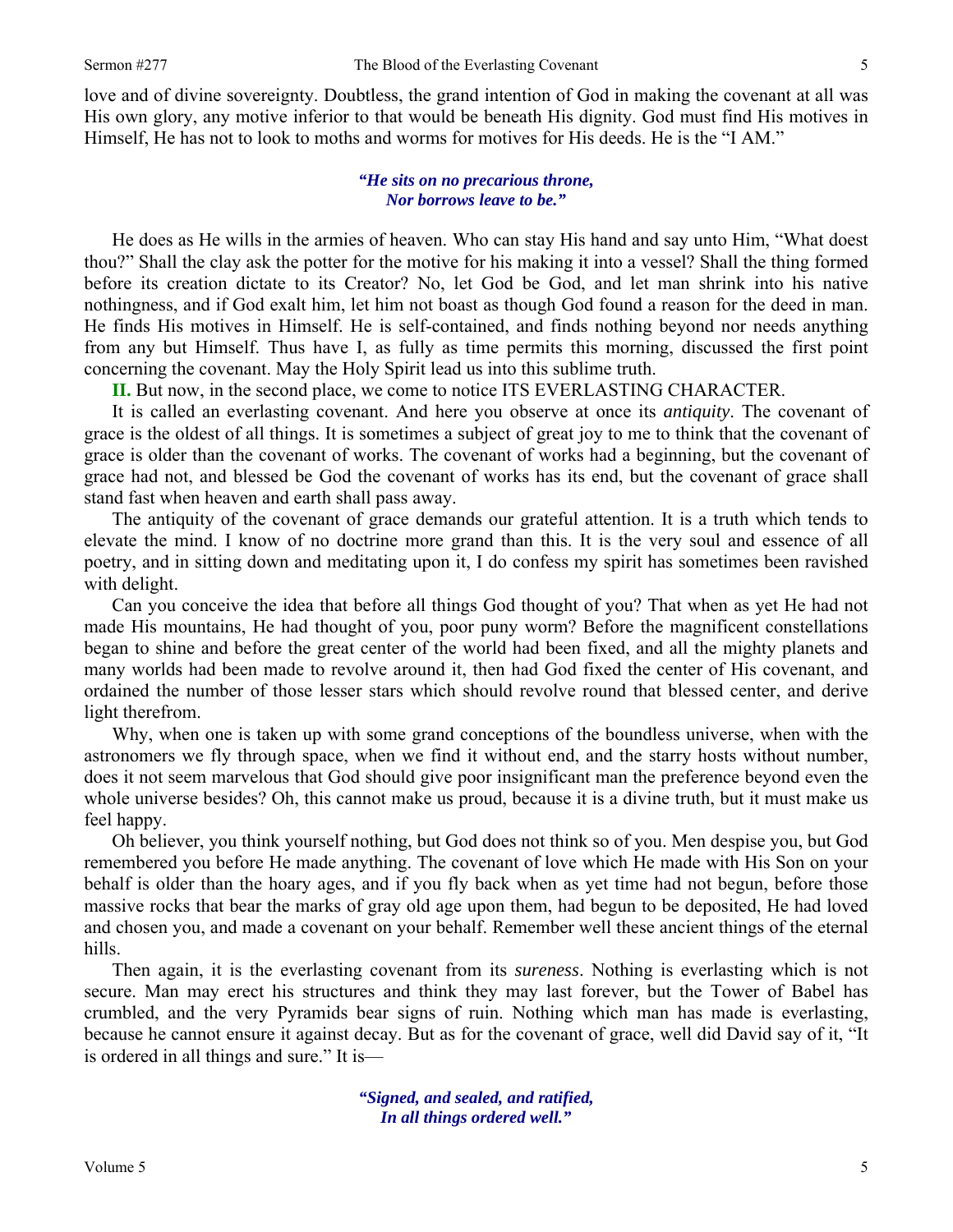There is not an "if" or a "but" in the whole of it from beginning to end. Free will hates God's "shalls" and "wills," and likes man's "ifs" and "buts," but there are no "ifs" and "buts" in the covenant of grace. Thus, the tenure runs, "I will" and "they shall." JEHOVAH swears it and the Son fulfills it. It is—it must be true. It must be sure, for "I AM" determines. "Hath he said, and shall he not do it? or hath he spoken, and shall he not make it good?" It is a sure covenant.

I have sometimes said if any man were about to build a bridge or a house, if he would leave me just one single stone or one timber to put where I liked, I would undertake that his house would fall down. Let me, if there is anyone about to construct a bridge, have just simply the placing of one stone—I will select which stone it shall be—and I will defy him to build a bridge that shall stand. I would simply select the keystone, and then he might erect whatever he pleased and it should soon fall.

Now, the Arminian's covenant is one that cannot stand because there are one or two bricks in it (and that is putting it in the slightest form, I might have said, "because every stone in it," and that would be nearer the mark) that are dependent on the will of man. It is left to the will of the creature whether he will be saved or not. If he will not, there is no constraining influence that can master and overcome his will. There is no promise that any influence shall be strong enough to overcome him, according to the Arminian.

So the question is left to man, and God the mighty Builder—though He puts stone on stone, massive as the universe—yet may be defeated by his creature. Out upon such blasphemy! The whole structure, from beginning to end, is in the hand of God. The very terms and conditions of that covenant have become its seals and guarantees, seeing that Jesus has fulfilled them all. Its full accomplishment in every jot and tittle is sure, and must be fulfilled by Christ Jesus, whether man will or man will not.

It is not the creature's covenant, it is the Creator's. It is not man's covenant, it is the Almighty's covenant, and He will carry it out and perform it, the will of man notwithstanding. For this is the very glory of grace—that man hates to be saved—that he is at enmity to Him, yet God will have him redeemed—that God's covenant is, "you shall," and man's intention is, "I will not," and God's "shall" conquers man's "I will not." Almighty grace rides victoriously over the neck of freewill, and leads it captive in glorious captivity to the all-conquering power of irresistible grace and love. It is a sure covenant, and therefore deserves the title of everlasting.

Furthermore, it is not only sure, but it is *immutable*. If it were not immutable, it could not be everlasting. That which changes passes away. We may be quite sure that anything that has the word "change" in it, will sooner or later die, and be put away as a thing of nought. But in the covenant everything is immutable. Whatever God has established must come to pass, and not word, or line, or letter, can be altered. Whatever the Spirit vows shall be done, and whatever God the Son promised has been fulfilled, and shall be consummated at the day of His appearing.

Oh, if we could believe that the sacred lines could be erased—that the covenant could be blotted and blurred, why then, my dear friends, we might lie down in despair. I have heard it said by some preachers that when the Christian is holy, he is in the covenant, that when he sins, he is crossed out again, that when he repents, he is put in again, and then if he fails he is scratched out once more, and so he goes in and out of the door, as he would in and out of his own house. He goes in at one door and out another. He is sometimes the child of God, and sometimes the child of the devil—sometimes an heir of heaven, and anon an heir of hell.

And I know one man who went so far as to say that although a man might have persevered through grace for sixty years, yet should he fall away the last year of his life—if he should sin and die so, he would perish everlastingly, and all his faith, and all the love which God had manifested to him in the day's gone by would go for nothing.

I am very happy to say that such a notion of God is just the very notion I have of the devil. I could not believe in such a god, and could not bow down before him. A god that loves today and hates tomorrow, a god that gives a promise, and yet foreknows after all that man shall not see the promise

6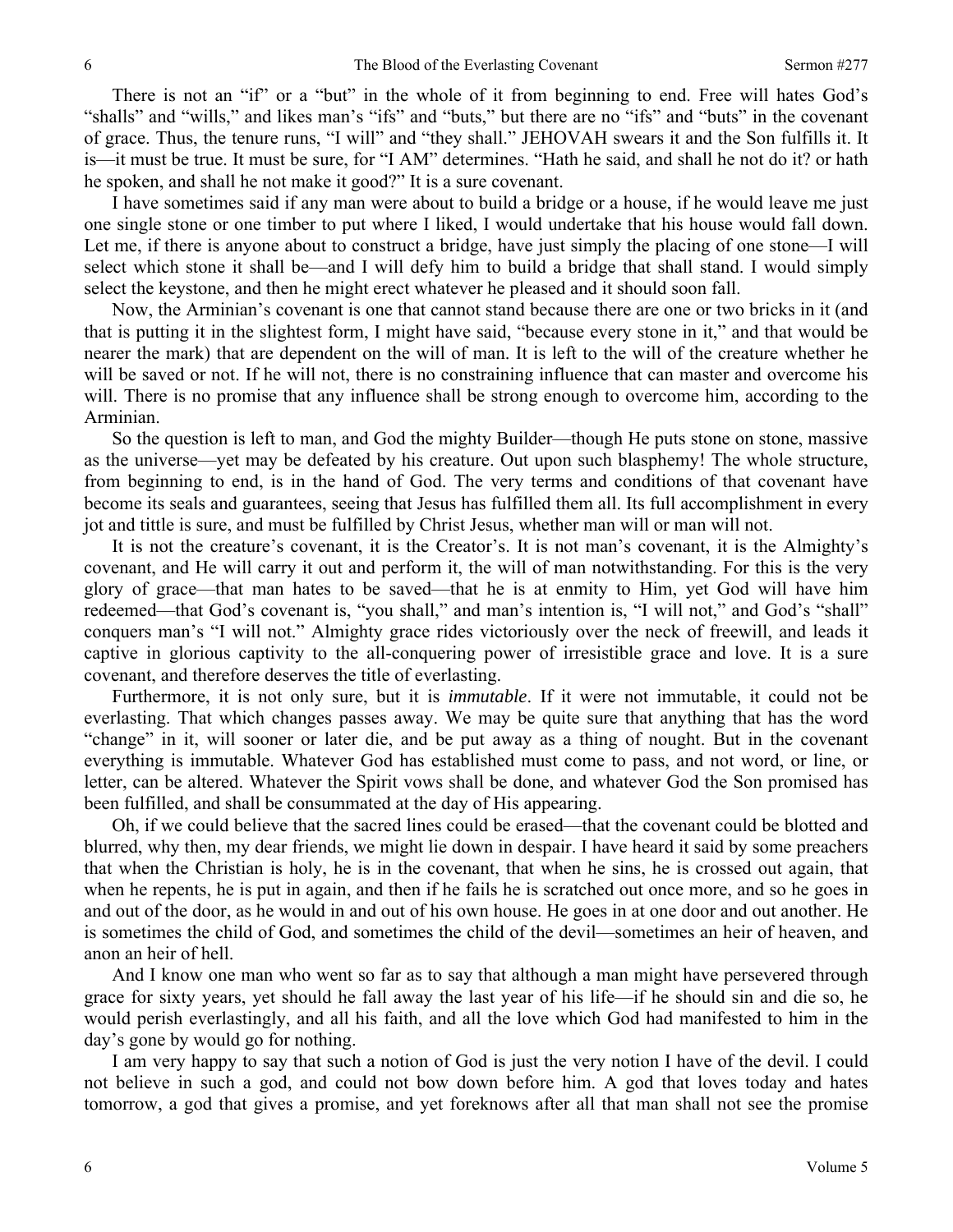fulfilled, a god that forgives and punishes—that justifies and afterwards executes—is a god that I cannot endure.

He is not the God of the Scriptures I am certain, for *He* is immutable, just, holy, and true, and having loved His own, He will love them to the end, and if He has given a promise to any man, the promise shall be kept, and that man, once in grace, is in Grace forever, and shall without fail by and by enter into glory.

And then, to finish up this point. The covenant is everlasting because *it will never run itself out*. It will be fulfilled and it will stand firm. When Christ has completed all, and brought every believer to heaven, when the Father has seen all His people gathered in—the covenant it is true, will come to a consummation, but not to a conclusion, for thus the covenant runs, the heirs of grace shall be blessed forever, and as long as "forever" lasts, this everlasting covenant will demand the happiness, the security, the glorification, of every object of it.

**III.** Having thus noticed the everlasting character of the covenant, I conclude by the sweetest and most precious portion of the doctrine—the relation which the blood bears to it—THE BLOOD OF THE EVERLASTING COVENANT.

The blood of Christ stands in a fourfold relationship to the covenant. *With regard to Christ,* His precious blood shed in Gethsemane, in Gabbatha and Golgotha, is *the fulfillment* of the covenant. By this blood sin is canceled, by Jesus' agonies justice is satisfied, by His death the law is honored, and by that precious blood in all its mediatorial efficacy, and in all its cleansing power, Christ fulfills all that He stipulated to do on the behalf of His people towards God.

Oh, believer, look to the blood of Christ, and remember that there is Christ's part of the covenant carried out. And now, there remains nothing to be fulfilled but God's part, there is nothing for you to do, Jesus has done it all, there is nothing for free will to supply, Christ has done everything that God can demand. The blood is the fulfillment of the debtor's side of the covenant, and now God becomes bound by His own solemn oath to show grace and mercy to all whom Christ has redeemed by His blood.

With regard to the blood in another respect, it is *to God the Father the bond* of the covenant. When I see Christ dying on the cross, I see the everlasting God from that time, if I may use the term of Him who ever must be free, bound by His own oath and covenant to carry out every stipulation. Does the covenant say, "A new heart will I give thee, and a right spirit will I put within thee"? It must be done, for Jesus died, and Jesus' death is the seal of the covenant. Does it say, "I will sprinkle pure water upon them and they shall be clean; from all their iniquities will I cleanse them"? Then it must be done, for Christ has fulfilled His part.

And therefore, now we can present the covenant no more as a thing of doubt, but as our claim on God through Christ, and coming humbly on our knees, pleading that covenant, our heavenly Father will not deny the promises contained therein, but will make every one of them yea and amen to us through the blood of Jesus Christ!

Then again, the blood of the covenant has relation *to us as the objects* of the covenant, and that is its third light, it is not only a fulfillment as regards Christ, and a bond as regards His Father, but it is *an evidence* as regards ourselves. And here, dear brothers and sisters, let me speak affectionately to you. Are you relying wholly upon the blood? Has His blood—the precious blood of Christ—been laid to your conscience? Have you seen your sins pardoned through His blood? Have you received forgiveness of sins through the blood of Jesus? Are you glorying in His sacrifice, and is His cross your only hope and refuge? Then, you are in the covenant.

Some men want to know whether they are elect. We cannot tell them unless they will tell us this, Do you believe? Is your faith fixed on the precious blood? Then you are in the covenant. And oh, poor sinner, if you have nothing to recommend you, if you are standing back and saying, "I dare not come! I am afraid! I am not in the covenant!" still Christ bids you come. "Come unto *me,"* saith He.

"If you cannot come to the covenant Father, come to the covenant Surety. 'Come unto *Me* and I will give thee rest."' And when you have come to Him, and His blood has been applied to you, doubt not, but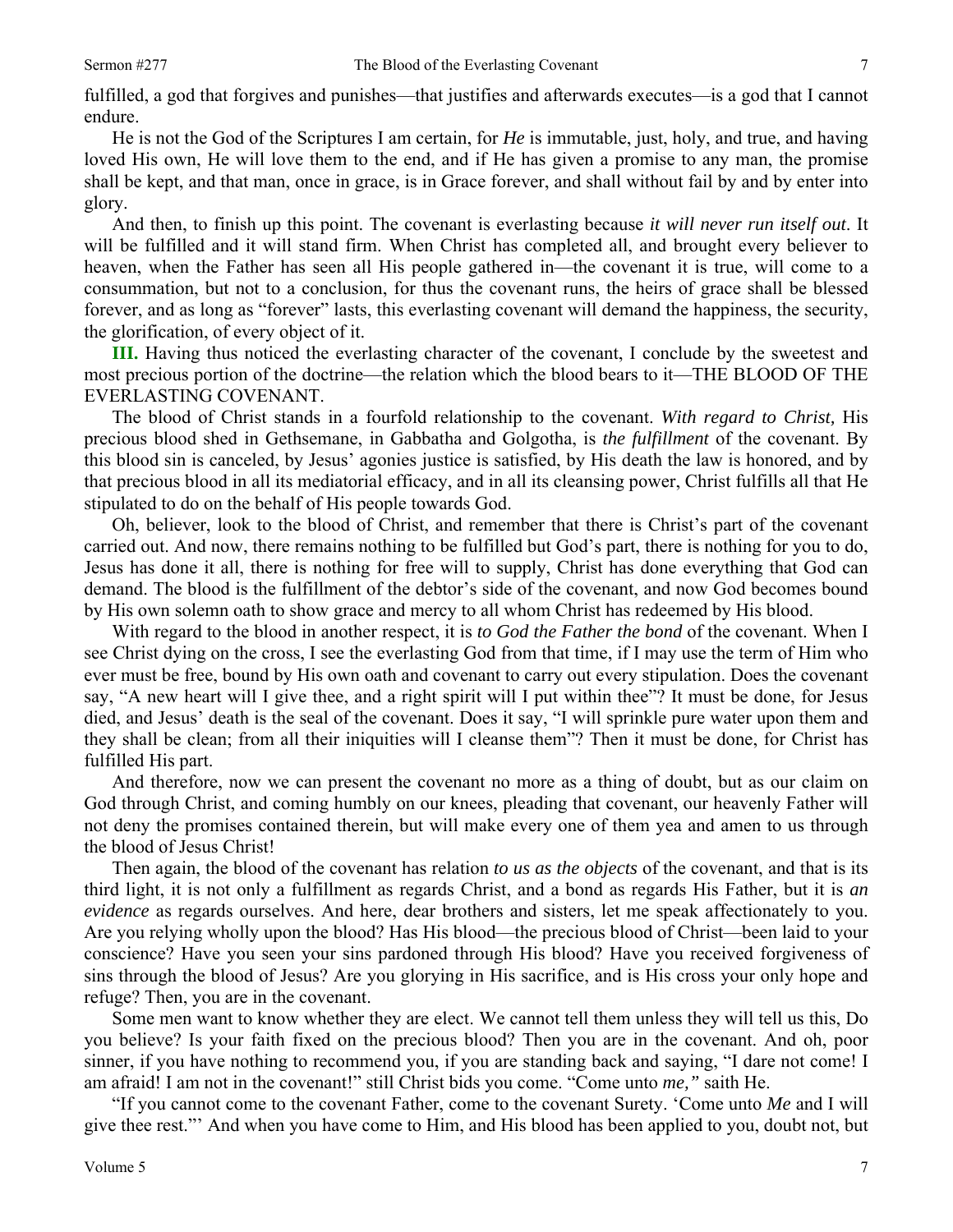that in the red roll of election contains your name. Can you read your name in the bloody characters of a Savior's atonement? Then shall you read it one day in the golden letters of the Father's election! He that believes is elected!

The blood is the symbol, the token, the earnest, the surety, the seal of the covenant of grace to you. It must ever be the telescope through which you can look to see the things that are afar off. You cannot see your election with the naked eye, but through the blood of Christ you can see it clear enough. Trust in the blood, poor sinner, and then the blood of the everlasting covenant is a proof that you are an heir of heaven.

Lastly, the blood stands in a relationship *to all three,* and here I may add that *the blood is the glory of all*. To the Son it is the fulfillment, to the Father the bond, to the sinner the evidence, and to all—to Father, Son, and sinner—it is the common glory and the common boast. In this the Father is well pleased, in this the Son also, with joy, looks down and sees the purchase of His agonies, and in this must the sinner ever find his comfort and his everlasting song—"Jesus, thy blood and righteousness, are my glory, my song, for ever and ever!"

And now, my dear hearers, I have one question to ask and I have done. Have you the hope that you are in the covenant? Have you put your trust in the blood? Remember, though you imagine, perhaps, from what I have been saying, that the Gospel is restricted, that the Gospel is freely preached to all. The decree is limited, but the good news is as wide as the world. The good spell, the good news, is as wide as the universe. I tell it to every creature under heaven, because I am told to do so. The secret of God, which is to deal with the application, that is restricted to God's chosen ones, but not the message, for that is to be proclaimed to all nations.

Now you have heard the Gospel many and many a time in your life. It runs thus, "This is a faithful saying, and worthy of all acceptation, that Christ Jesus came into the world to save sinners." Do you believe that? And this is your hope—something like this—"I am a sinner. I trust Christ has died for me, I put my trust in the merit of His blood, and sink or swim, I have no other hope but this.

#### *'Nothing in my hand I bring, Simply to Thy cross I cling."'*

You have heard it, have you received it in your heart, and laid hold on it, then, you are one of those in the covenant. And why should election frighten you? If you have chosen Christ, depend upon it He has chosen you. If your tearful eye is looking to Him, then His omniscient eye has long looked on you, if your heart loves Him, His heart loves you better than ever you can love, and if now you are saying, "My Father, You shall be the guide of my youth," I will tell you a secret—He has been your Guide, and has brought you to be what you now are, a humble seeker, and He will be your guide and bring you safe at last.

But are you a proud, boastful, free-willer, saying, "I will repent and believe whenever I choose, I have as good a right to be saved as anybody, for I do my duty as well as others, and I shall doubtless get my reward"—if you are claiming a universal atonement, which is to be received at the option of man's will, go and claim it, and you will be disappointed in your claim. You will find God will not deal with you on that ground at all, but will say, "Get thee hence, I never knew thee. He that cometh not to me through the Son cometh not at all."

I believe the man who is not willing to submit to the electing love and sovereign grace of God, has great reason to question whether he is a Christian at all, for the spirit that kicks against that is the spirit of the devil, and the spirit of the unhumbled, unrenewed heart. May God take away the enmity out of your heart to His own precious truth, and reconcile you to it and then reconcile you to Himself through THE BLOOD of His Son, which is the bond and seal of the everlasting covenant.